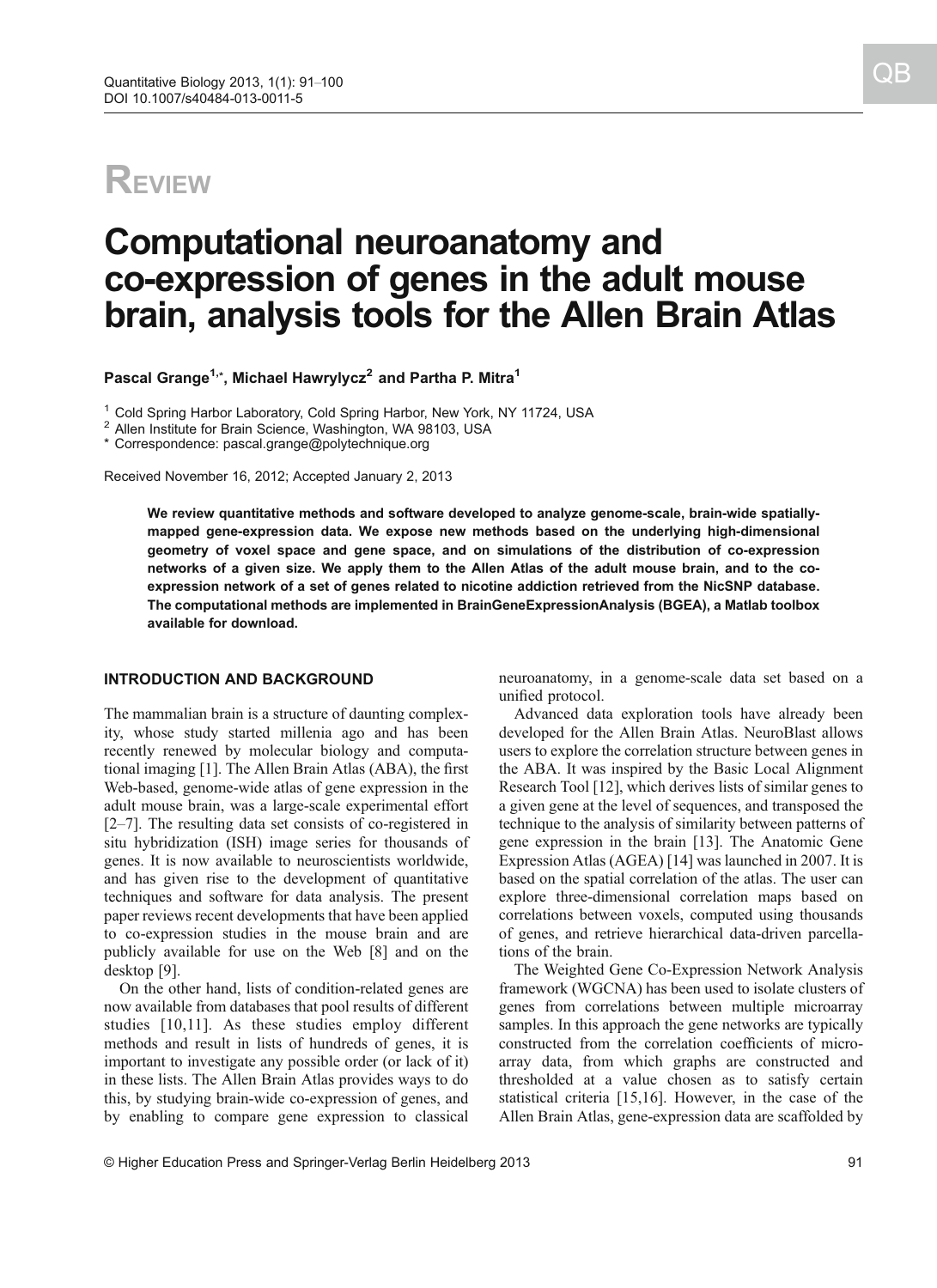classical neuroanatomy, since ISH data are co-registered to the Allen Reference Atlas (ARA) [[17](#page-8-0)]. The whole brain is voxelized, and the voxels are annotated according to the brain region to which they belong, which allows to compare the expression of sets of genes to brain regions (see Figure 1 and Ref. [[18](#page-8-0)]). Hence we developed computational methods to:

1. study the whole range of co-expression values between pairs of genes;

2. use the Allen Atlas as a probabilistic universe to estimate the distribution of co-expression networks;

3. compare the expression patterns of highly coexpressed sets of genes to classical neuroanatomy.

These methods are implemented in BrainGeneExpressionAnalysis (BGEA), a Matlab toolbox downloadable from www.brainarchitecture.org. They are applied to a set of 288 genes extracted from the NicSNP database, which have been linked to nicotine dependence, based on the statistical significance of allele frequency difference between cases and controls, and for which mouse orthologs are found in the coronal Allen Atlas of the adult mouse brain.

## **METHODS**

The spatial frequency of tissue-sectioning in the experimental pipeline of the Allen Brain Atlas corresponds to slices with a thickness of 100  $\mu$ m. Each section was registered to a grid with a resolution of 100 microns [[19](#page-8-0),[20](#page-8-0)]. The induced three-dimensional grid was subsampled to a resolution of 200 microns in order to increase the overlap between different experiments. This procedure results in a partition of the mouse brain into  $V =$ 49742 cubic voxels. We focus on the co-registered quantities obtained at a spatial resolution of 200 µm, for several thousands of genes, after subsampling. In particular, the expression energy of each gene labeled g in the Atlas was defined and computed [\[14\]](#page-8-0) at each voxel labeled  $\nu$  in the mouse brain:

$$
E(\nu, g) = \frac{\sum_{p \in \nu} M(p) I(p)}{\sum_{p \in \nu} 1},
$$
 (1)

where  $p$  is a pixel index, and the denominator counts the pixels that are contained in the voxel  $\nu$  for the ISH image series of gene g. The quantity  $M(p)$  is a Boolean segmentation mask that takes value 1 at pixels classified as expressing the gene, and 0 at other pixels. The quantity  $I(p)$  is the grayscale value of the pixels in ISH images. The present paper uses the voxel-by-gene matrix of expression energies E as the digitized version of the Allen Brain Atlas. The expression energies of the genes in the full coronal and sagittal atlas can be downloaded using the Web service provided by the Allen Institute [\[21\]](#page-8-0).

#### Brain-wide co-expression networks: graph properties

The statistical study of brain-wide co-expression networks using BGEA is summarized in the flowchart of Figure 2. Detailed examples of the use of the software are provided in the toolbox manual [[9\]](#page-8-0). The columns of the matrix  $E$  of expression energies of Eq. (1) are naturally identified to vectors in a V-dimensional space (the voxel space). Given two genes, the two corresponding columns of the matrix  $E$  span a two-dimensional vector space. The simplest geometric quantity to study for this system is the angle between the two vectors. As all the entries of the matrix  $E$  are positive by construction, this angle is



Figure 1. Monte Carlo analysis of the graph underlying the co-expression matrix of 288 genes from the NicSNP database. Average and maximum size of connected components as a function of the threshold on co-expression.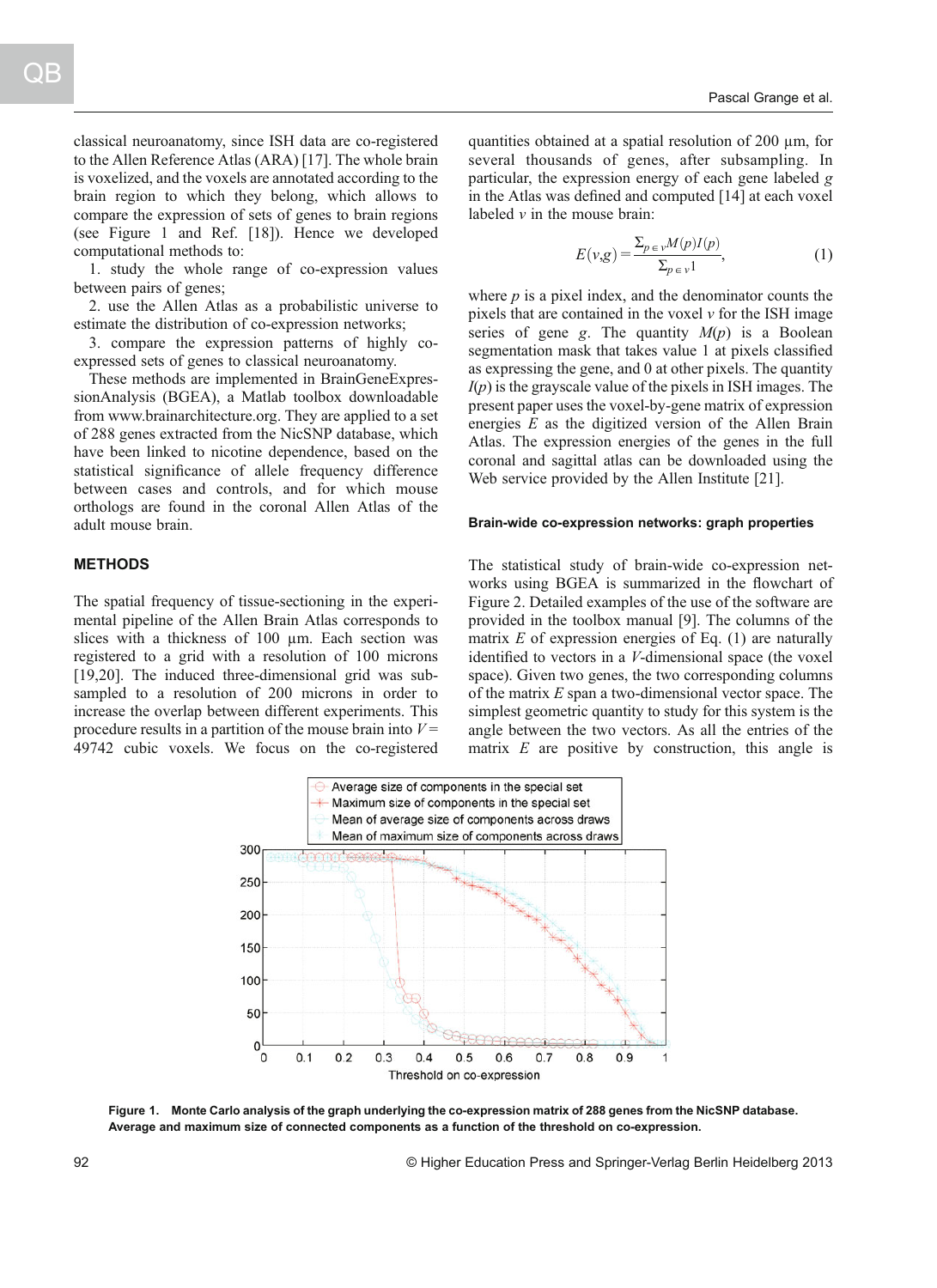between 0 and  $\pi/2$ . The angle between the two vectors is therefore completely characterized by its cosine, which is readily expressed in terms of expression energies. This cosine similarity, defined in Eq.  $(2)$ , for genes labeled g and  $g'$ , is called the co-expression of genes  $g$  and  $g'$ .

$$
\mathrm{coExpr}(g,g') = \sum_{\nu=1}^{V} \frac{E(\nu,g)E(\nu,g')}{\sqrt{\Sigma_{u=1}^{V}E(u,g)^{2}\Sigma_{w=1}^{V}E(w,g)^{2}}}.
$$
 (2)

The more co-expressed  $g$  and  $g'$  are in the brain, the closer their cosine similarity is to 1.

Once the co-expressions have been computed for all pairs of genes in the Allen Brain Atlas, they are naturally arranged in a matrix, denoted by  $C^{Atlas}$ , with the genes arranged in the same order as the list of genes in the atlas:

$$
C^{\text{Atlas}}(g,g') = \text{coExpr}(g,g'), \quad 1 \le g, \ g' \le G_{\text{Atlas}}, \quad (3)
$$

where  $G_{\text{Atlas}}$  is the total number of genes included in the data set (see the Applications section for more details on this choice). The matrix  $C^{Atlas}$  is symmetric and its diagonal entries are all equal to 1. This diagonal is trivial diagonal entries are all equal to 1. This diagonal is trivial in the sense that it expresses the perfect alignment of any vector in voxel space with itself. When we consider the distribution of the entries of the co-expression matrix, we really mean the distribution of the upper-diagonal coefficients.

Given a set of genes (with  $G_{\text{set}}$  elements) curated from the literature, possibly coming from different studies, one may ask if the brain-wide expression profiles of these genes (or a subset thereof) are closer to each other than



Figure 2. The flowchart of computational analysis of the collective neuroanatomical properties of a set of genes in the BrainGeneExpressionAnalysis toolbox. The steps marked as random extractions and computations are described in supplementary materials S2 and S3.

© Higher Education Press and Springer-Verlag Berlin Heidelberg 2013 93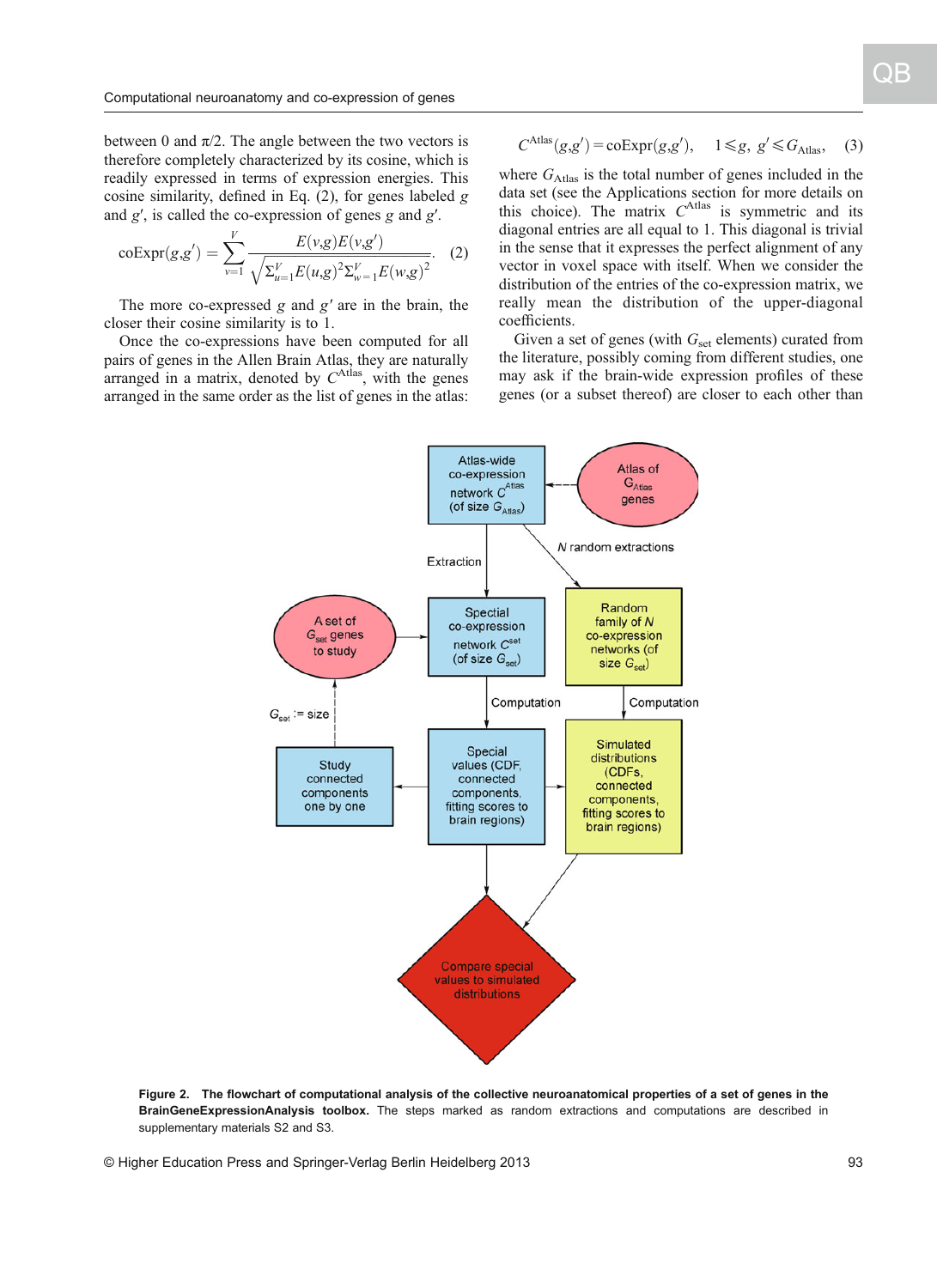expected by chance, using the full atlas as a probabilistic universe. The set of genes for which brain-wide expression data are available from the Allen Atlas of the adult mouse brain consists of 4104 genes, which is of the same order of magnitude as the total number of genes in the mouse genome. The number of sets of genes of a given size that can be drawn from the atlas therefore grows quickly with the size of the set. To study the coexpression properties of the chosen set of genes, a  $G<sub>set</sub>$ by- $G_{\text{set}}$  matrix  $C^{\text{set}}$  can be extracted from the whole co-<br>expression matrix  $C^{\text{Atlas}}$  A set of strongly co-expressed expression matrix  $C^{Atlas}$ . A set of strongly co-expressed<br>genes corresponds to a matrix  $C^{set}$  with large coefficients genes corresponds to a matrix  $C<sup>set</sup>$  with large coefficients.

To formalise this idea, we propose to study the matrix in terms of the underlying graph. There are  $G_{\text{Atlas}}$  ways of ordering the genes in the Atlas. They give rise to different co-expression matrices, related by similarity transformation. But the sets of highly co-expressed genes are invariant under these transformations. The co-expression matrix can be mapped to a weighted graph in a straightforward way. The vertices of the graph are the genes, and the edges are as follows:

- Genes g and g' are linked by an edge if their coexpression  $coExpr(g, g')$  is strictly positive.

- If an edge exists, it has weight  $coExp(g, g')$ .

We have to define large co-expression matrices in relative terms, using thresholds on the value of coexpression that describe the whole set of possible values. The entries of the co-expression matrices are numbers between 0 and 1 by construction. We define the following thresholding procedure on co-expression graphs: Given a threshold  $\rho$  between 0 and 1, and a co-expression matrix (which can come from any set of genes in the Allen Atlas), put to zero all the coefficients that are lower than the threshold (see Figure 3 for an illustration on a toymodel with 9 genes).

The graph corresponding to a co-expression matrix has connected components, and each connected component has a certain number of genes in it. The graph properties of the matrix  $C<sup>set</sup>$  can be studied by computing the average and maximal size of the connected components at every value of the threshold using Tarjan's algorithm [[22](#page-8-0)]. This induces functions of the threshold that can be compared to those obtained from N random sets of genes of the same size  $G_{\text{set}}$  (these computations on random sets of genes correspond to the two rectangular boxes on the right of the flowchart in Figure 2, see Supplementary Materials S2 for mathematical details).

#### Cumulative distribution functions of co-expression

To complement the graph-theoretic approach, we can study the cumulative distribution function of the entries of the co-expression matrix of the set of genes, and compare it to the one resulting from random sets of genes of the same size (see Supplementary Materials S2 and S3 for mathematical details). For every number between 0 and 1, the empirical cumulative distribution function of  $C<sup>set</sup>$ , denoted by CDF<sup>set</sup> is defined as the fraction of the entries



Figure 3. A toy model with 9 genes, and only three distinct values of co-expression, 0, 0.6 and 0.9, for simplicity. Before any thresholding procedure is applied (on the left-hand side of the figure), there is one connected component. The average and maximum size of connected components are both 9. The graph on the right-hand side is obtained by a thresholding procedure at a threshold of 0.6. There are three connected components, the maximal size is 4, and the average size is 3.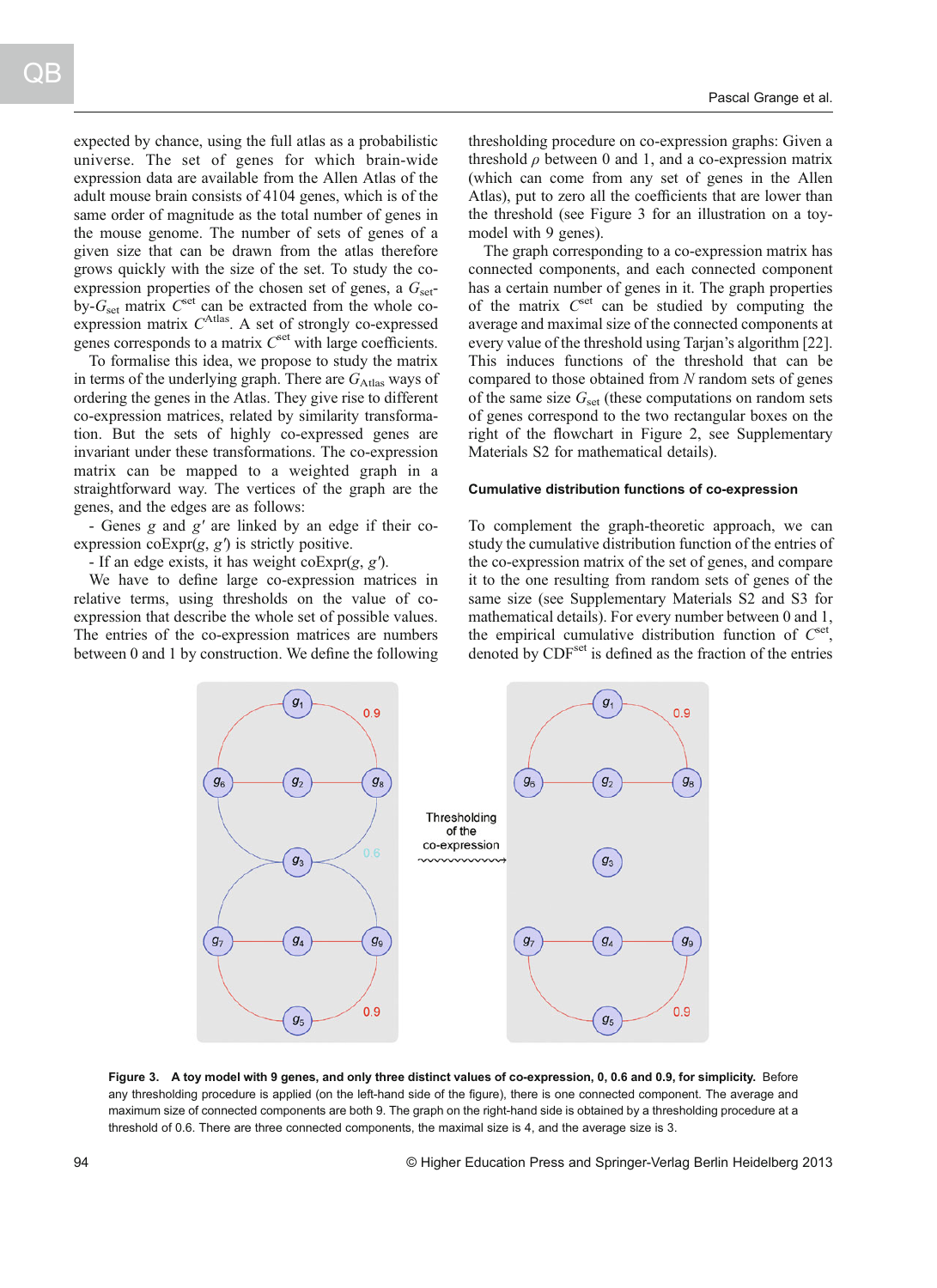of the upper-diagonal part of the co-expression matrix that are smaller than this number.

To compare the co-expression network of interest  $C<sup>set</sup>$ to random networks of the same size, the procedure is exactly the same as with the thresholded matrices, except that the quantities computed from the N random draws are cumulative distribution functions rather than connected components (see Supplementary Materials for mathematical details). For each random set of  $G_{\text{set}}$  genes drawn from the Allen Atlas, one can compute the empirical distribution function of the corresponding submatrix of  $C<sup>Atlas</sup>$ , and average over the draws. The average over the draws converges toward the one of a typical network of  $G_{\text{set}}$  genes when the number of random draws is sufficiently large.

### Comparison to classical neuroanatomy

Given a brain region  $\omega_r$ ,  $1 \le r \le R$ , where R is the number of brain regions in the Allen Reference Atlas [\[17\]](#page-8-0) (to which gene expression data are registered), the fitting score of a brain-wide function f in this region, or  $\phi_r(f)$  can be defined [\[18\]](#page-8-0) as the cosine distance between this function and the characteristic function of the region. It is formally the same as the co-expression of a gene whose expression energy would be the brain-wide function, and another gene that would be uniformly expressed in the region, and nowhere else:

$$
\phi_r(f) = \sum_{v \in \Omega} \frac{f(v)1(v \in \omega_r)}{\sqrt{\sum_{u \in \Omega} f(u)^2} \sqrt{\sum_{w \in \Omega} 1(w \in \omega_r)^2}}.
$$
 (4)

The distribution of fitting scores in all the brain regions for sets of  $G_{\text{set}}$  genes can be simulated by the Monte Carlo methods described in Supplementary Materials S4.

Even though clustering methods [\[23\]](#page-8-0) have shown that the correspondence between large sets of genes and brain regions in the Allen Atlas is not perfect, it is possible to

detect small subsets of a set of genes curated from the literature that have exceptionally good fitting properties in some brain regions (see Figure 4 for an example of a set of 3 genes detected to fit the striatum significantly better than expected by chance).

## APPLICATIONS

### Choice of genes: coronal and sagittal atlases

The notion of an atlas of gene expression in the adult mouse brain rests on the assumption that there is a constant component across all brains at the final stage of development (the developmental atlas addresses the challenge of measurement of this component at earlier stages [[24](#page-8-0)]). For an account of the standardization process that began in 2001 and led to the data generation and release of the Allen Brain Atlas, see Ref. [\[6](#page-8-0)].

The issue of reproducibility of ISH data can be addressed in several ways during the analysis of data. In NeuroBlast, the user can specify a given image series as input. The BrainGeneExpressionAnalysis toolbox is based on the analysis of the matrix of expression energies defined in Eq. (1), whose columns consist of brain-wide gene-expression data. This restricts the choice of genes to be analyzed in by BGEA to the 4104 genes for which a brain-wide, coronal atlas was developed. For these genes, sagittal, registered data are also available in the left hemisphere. We computed correlation coefficients between sagittal and coronal data. The correlation coefficients are not all positive. Sagittal data sets usually come from brain sections taken from the left hemisphere only. Hence the computation of correlation between (coregistered) sagittal and coronal data has to be restricted to the voxels belonging to the left hemisphere. For each gene g in the coronal atlas, we computed the following correlation coefficient between sagittal and coronal data:

$$
\rho_{\text{sagittal/coronal}}(g) = \frac{\Sigma_{\nu \in \text{left hemisphere}} E_{\text{sagittal}}(\nu, g) E_{\text{coronal}}(\nu, g)}{\sqrt{\Sigma_{\nu \in \text{left hemisphere}} E_{\text{sagittal}}(\nu, g)^2 \Sigma_{\nu \in \text{left hemisphere}} E_{\text{coronal}}(\nu, g)^2}},
$$
\n(5)

where  $E_{\text{sagittal}}$  and  $E_{\text{coronal}}$  are the voxel-by-gene matrices of Eq. (1) for sagittal and coronal data respectively. The results are shown on Figure 5. Some genes have negative correlation between sagittal and coronal data. The gene with highest value of  $\rho_{\text{sagittal/coronal}}$  is Tcf7l2. The present study focuses on genes for which the correlation is larger than the 25th percentile of the distribution of  $\rho_{\text{sagittal/coronal}}$ .

This set of  $G_{\text{Atlas}}$  = 3041 genes serves as a reference set to which special sets of genes can be compared using the methods described above. In particular, this choice excludes all the genes with negative correlation. Other user-defined choices of genes are possible within the coronal atlas. They can be implemented by modifying the data matrix defined in Eq. (1) and the list of genes corresponding to its columns in BGEA.

The sorted entries of the upper-diagonal part of the induced co-expression matrix  $\tilde{C}^{\text{Atlas}}$  are plotted on Figure 6A. The pair of genes with highest co-expression are 6A. The pair of genes with highest co-expression are Atp6v0c and Atp2a2, whose expression profiles are plotted on Figures 6B and 6C. The profile of coexpressions is fairly linear, except at the end of the spectrum, which motivates a uniform exploration of the interval [0, 1] when studying co-expression networks (see the pseudocode in Supplementary Materials S2).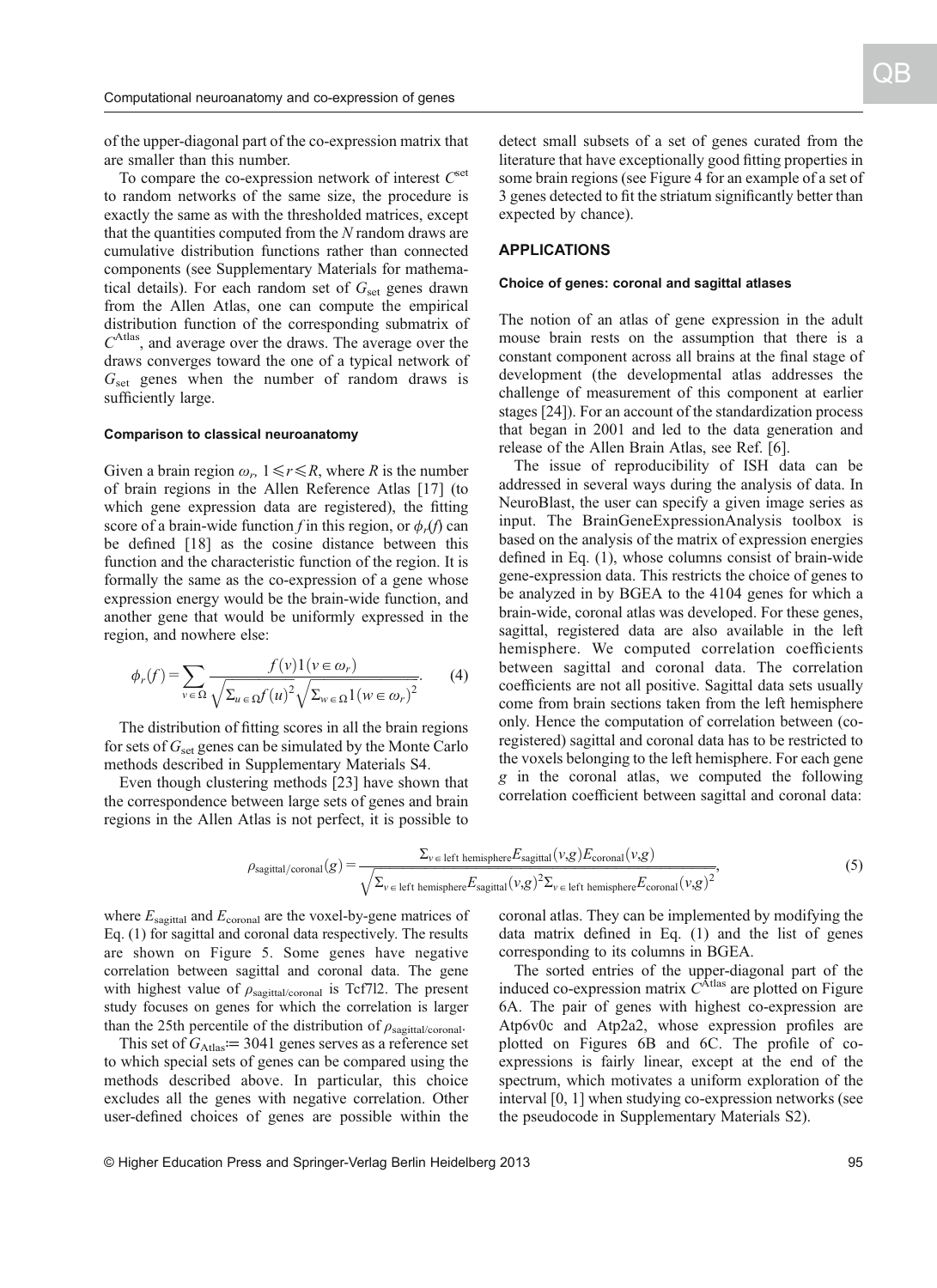

Figure 4. One of the connected components of the co-expression network, at co-expression threshold 0.9. It is better-fitted to the striatum (STR) than more than 99% of the set of three genes drawn from the coronal Allen Atlas of the adult mouse brain. The symbols for other brain regions read as follows: Basic = 'basic cell groups', CTX = cortex, OLF = olfactory areas, HIP = hippocampal region, RHP = retrohippocampal region, PAL = pallidum, TH = thalamus, HY = hypothalamus, MB = midbrain, P = pons, MY = medulla, CB = cerebellum.

## Application to a set of addiction-related genes

The methods reviewed above were applied to a set of 288 genes related to nicotine addiction [\[11](#page-8-0)], retrieved from the NicSNP database (http://zork.wustl.edu/nida/Results/ data1.html). The simulation of the cumulative distribution function of co-expression networks of size 288 can be compared to the one of the special set, and plotted together on Figure 7. Since the CDF of the special sets is larger than average at low values of co-expression, the special set is not more co-expressed as a whole than expected by chance. This is confirmed by the statistics of graph properties of networks of 288 genes (Figures 1 and 8). See Ref. [[25](#page-8-0)] for a set of autism-related genes that is more co-expressed in the brain than expected by chance.

However, the graph-based procedure returns special sets when the threshold on co-expression goes from 1 to 0, which may have exceptional neuroanatomical properties compared to sets of the same size, even if this does not affect the distribution of average and maximal size of connected components. For each of the connected components, the sum of expression energies can also be compared to the partition(s) of the brain given by the ARA, inducing fitting scores in each brain regions (see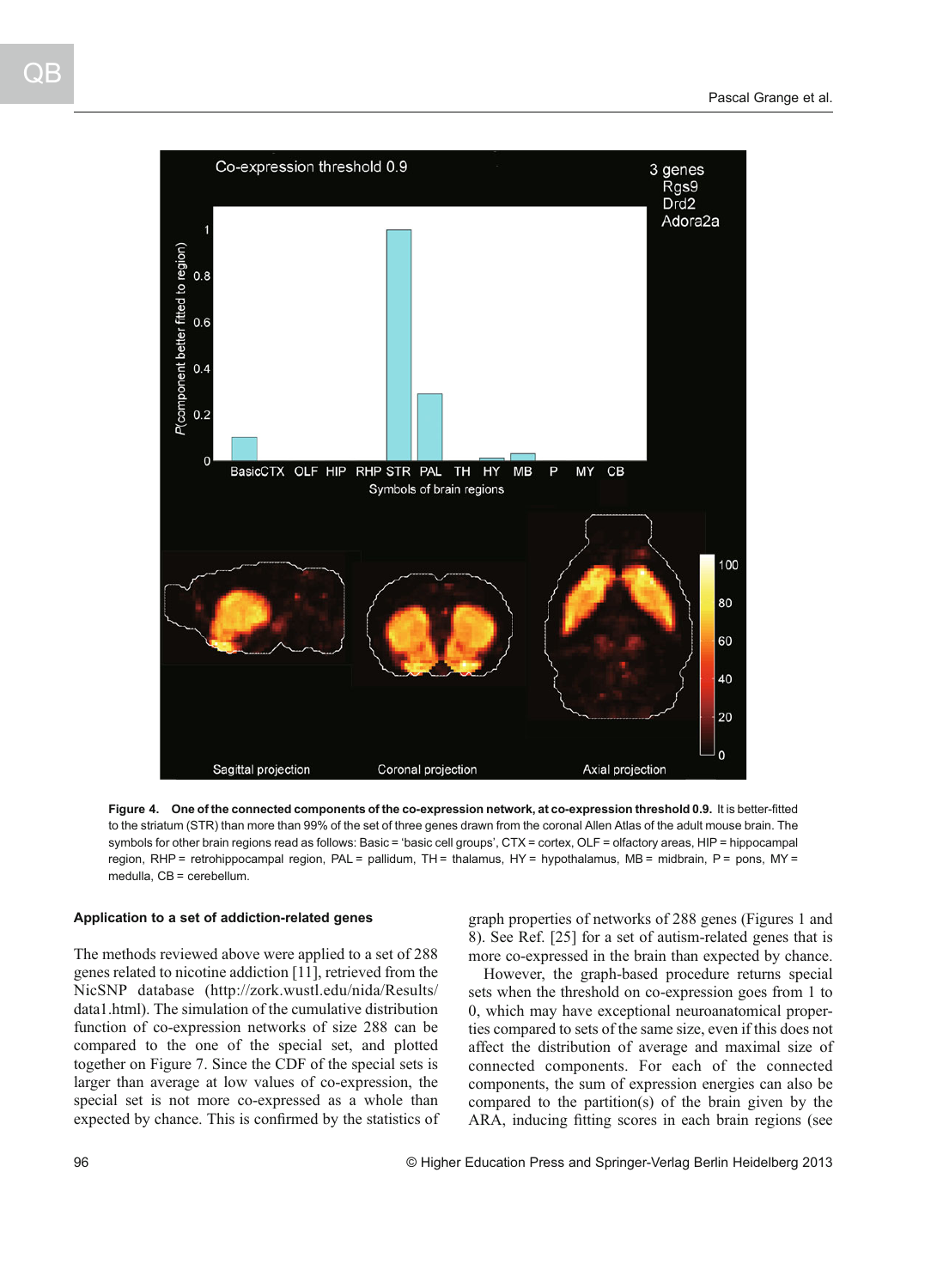

Figure 5. Sorted correlation coefficients between expression energies evaluated from sagittal and coronal sections in the left hemisphere of the mouse brain.

Supplementary Materials S4 for mathematical details). The probability for each connected component of thresholded co-expression networks to have a larger fitting score in a given brain region can be estimated. Imposing a threshold on this probability (99% for instance) returns sets of genes with exceptional anatomical properties. For the coarsest partition of the left hemisphere, a small set of 3 genes (Rgs9, Drd2, Adora2a) connected at a co-expression of 0.9, is in the 99th percentile of fitting scores in the striatum (see Figure 4 for a bar diagram of the estimate of P-values of fitting scores, and a maximal-intensity projection of the sum of the expression energies of these genes). Even though this set of genes is not exceptional in terms of its size at this value of the co-expression threshold, it has exceptional anatomical properties.

## CONCLUSION AND OUTLOOK

The restriction of the first release of the BrainGeneExpressionAnalysis toolbox to the coronal atlas of the adult mouse brain corresponds to a restriction to genes for which brain-wide data are available. However, the sagittal atlas of the adult mouse brain contains more than 20000 genes, which are included in the NeuroBlast and AGEA tools [\[13,14\]](#page-8-0). The second release of BGEA will include these genes and restrict the Allen Reference Atlas to voxels where all the genes have ISH data (these voxels correspond to the left hemisphere of the brain). It would also be interesting to estimate the variability of the results under changes of probabilistic universe  $C^{Atlas}$  (by substuting the sagittal atlas to the coronal atlas, and by choosing different image series to construct the data matrix).



Figure 6. (A) Sorted elements of the upper-diagonal part of the co-expression matrix of the coronal atlas,  $C^{Atlas}$ . (B) Maximal-intensity projection of the expression energy of Atp6v0c. (C) Maximal-intensity projection of the expression energy of Atp2a2. The pair of genes (Atp6v0c, Atp2a2) has the highest co-expression in the coronal atlas, 0.9781.

Furthermore, the development of large-scale neuroscience is making comparable atlases available to the research community for other species (see Ref. [[26](#page-8-0)] for the Allen Atlas of the human brain, and Refs. [\[27,28\]](#page-8-0) for ZEBrA, the Zebra Finch Expression Brain Atlas), and the development of computational resources for the analysis of large data sets can be adapted from the Allen Atlas of the adult mouse brain to other atlases, allowing insights into evolution and into the validity of animal models [\[29\]](#page-8-0).

Moreover, the size of voxels in the Allen Brain Atlas is large in scale of brain cells, and each voxel may contain cells of different types. Several studies [\[30](#page-8-0)–[36\]](#page-9-0) have obtained cell-type-specific transcriptional profiles using microarray experiments. Comparison between ISH and microarray data is an ongoing challenge [[37](#page-9-0)], and steps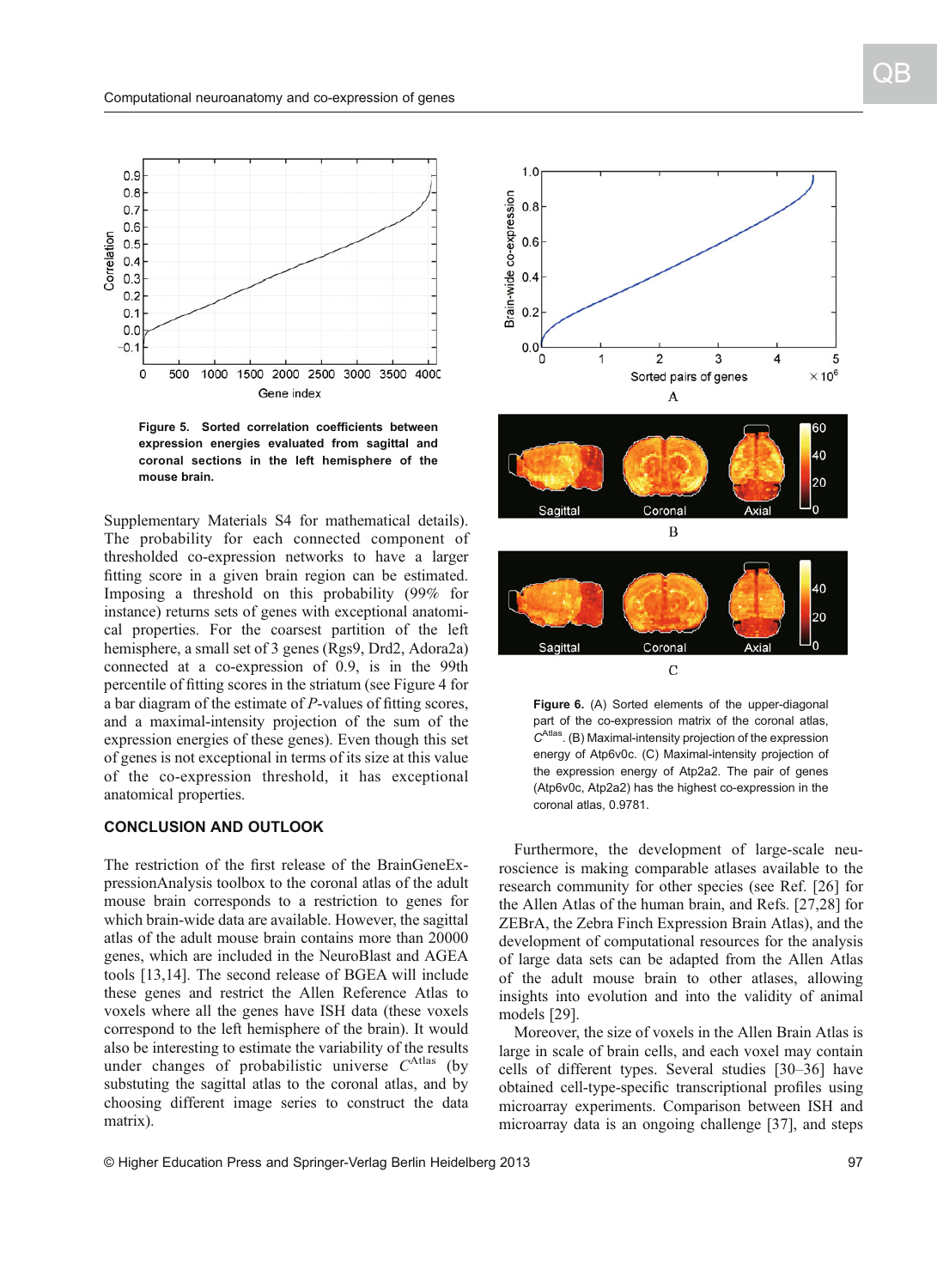

Figure 7. Cumulative distribution function of the upper-diagonal entries of the co-expression matrix of 288 genes (the special co-expression network  $C^{set}$  of the flowchart of Figure 2) from the NicSNP database, for which mouse orthologs are found in the Allen Atlas of the adult mouse brain. As the red curve (or CDF<sup>set</sup>) sits above the simulated average of the simulated mean of CDFs (or 〈CDF〉) of co-expression networks of 288 genes, at low values of the threshold, the special set as a whole appears to be less co-expressed than expected by chance.



Figure 8. Monte Carlo analysis of the graph underlying the co-expression matrix of 288 genes from the NicSNP database. Estimated probabilities for the average and maximum size of connected components to be larger than in random sets of genes of the same size.

were taken in Ref. [[38](#page-9-0)] to estimate the brain-wide density profiles of cell types by combining the Allen Atlas to the transcriptional profiles of cell types. This sheds light on the cellular origin of co-expression brain-wide coexpression patterns of genes. The corresponding Matlab code will be included in the second release of BGEA.

## SUPPLEMENTARY INFORMATION

Supplementary information includes S1 (Co-expression networks, graphs properties), S2 (Monte Carlo study of gene networks), S3 (Cumulative distribution functions) and S4 (Comparison to classical neuroanatomy), and can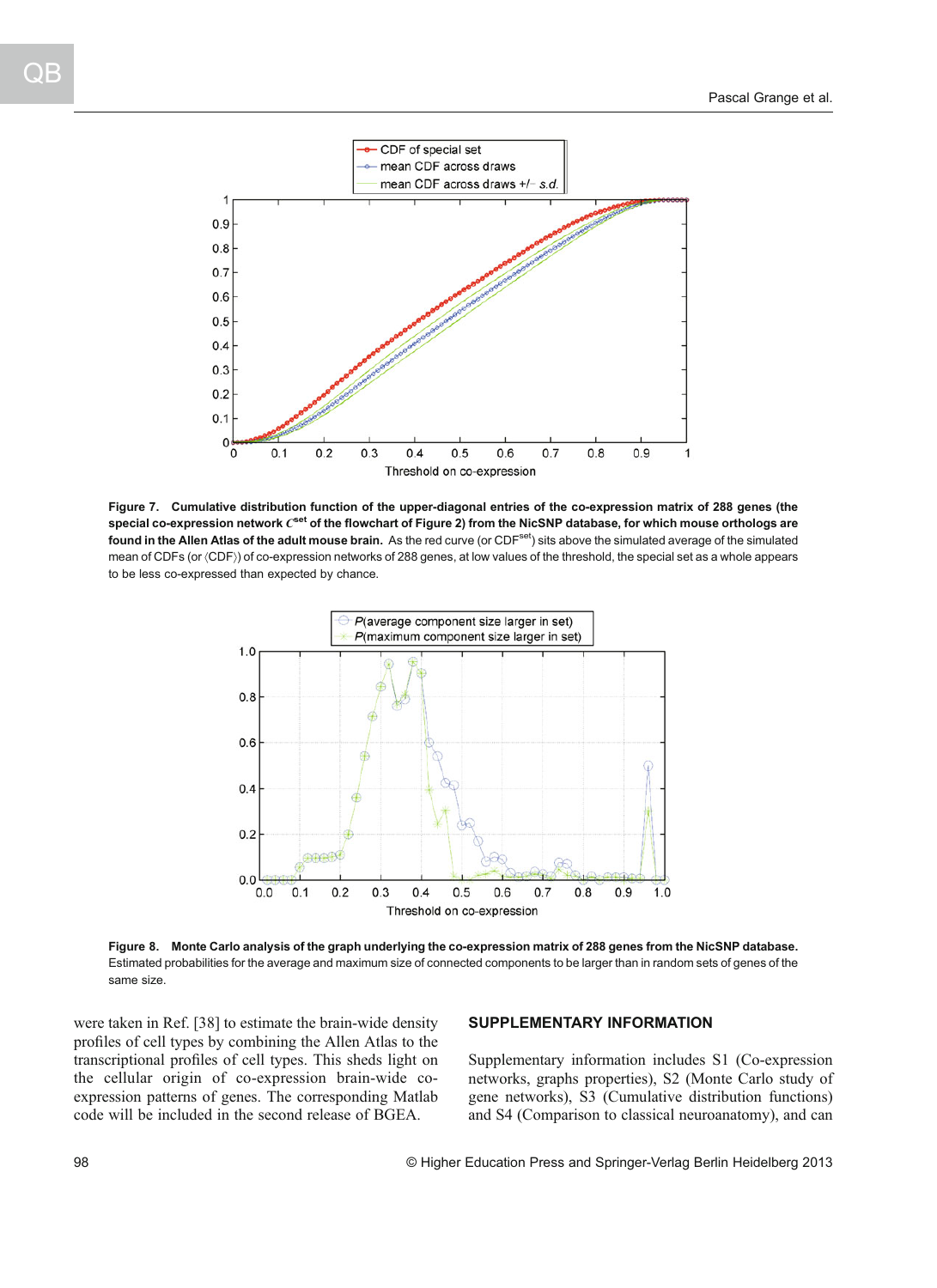<span id="page-8-0"></span>be found with this article online at DOI 10.1007/s40484- 013-0011-5.

#### ACKNOWLEDGEMENTS

We thank Sharmila Banerjee-Basu, Idan Menashe, Eric C. Larsen, Hemant Bokil and Jason W. Bohland for discussions and collaboration. This research is supported by the NIH-NIDA Grant (1R21DA027644-01, Computational analysis of co-expression networks in the mouse and human brain).

### REFERENCES

- 1. Bota, M., Dong, H. W. and Swanson, L. W. (2003) From gene networks to brain networks. Nat. Neurosci. 6, 795–799.
- 2. Lein, E. S., Hawrylycz, M. J., Ao, N., Ayres, M., Bensinger, A., Bernard, A., Boe, A. F., Boguski, M. S., Brockway, K. S., Byrnes, E. J., et al. (2007) Genome-wide atlas of gene expression in the adult mouse brain. Nature 445, 168–176.
- 3. Sunkin, S. M., Hohmann, J. G. (2007) Insights from spatially mapped gene expression in the mouse brain. Hum. Mol. Genet. 16, 2.
- 4. Ng, L., Hawrylycz, M. and Haynor, D. (2005) Automated highthroughput registration for localizing 3D mouse brain gene expression using ITK, Insight-Journal.
- 5. Ng, L., Pathak, S. D., Kuan, C., Lau, C., Dong, H., et al. (2007) Neuroinformatics for genome-wide 3D gene expression mapping in the mouse brain. IEEE/ACM Trans. Comput. Biol. Bioinform. Jul-Sep 4 (3), 382–393.
- 6. Jones, A. R., Overly, C. C. and Sunkin, S. M. (2009) The Allen Brain Atlas: 5 years and beyond. Nat. Rev. Neurosci. 10, 821–828.
- 7. Hawrylycz, M., Ng, L., Page, D., Morris, J., Lau, C., Faber, S., Faber, V., Sunkin, S., Menon, V., Lein, E., et al. (2011) Multi-scale correlation structure of gene expression in the brain. Neural Netw. 24, 933–942.
- 8. Computational analysis of user-defined sets of genes from the Allen Atlas of mouse and human brain can be conducted online at addiction. brainarchitecture.org
- 9. Grange, P., Bohland, J. W., Hawrylycz, M. and Mitra, P. P. (2012) Brain Gene Expression Analysis: a MATLAB toolbox for the analysis of brain-wide gene-expression data, arXiv:1211.6177 [q-bio.QM].
- 10. Li, C. Y., Mao, X. and Wei, L. (2008) Genes and (common) pathways underlying drug addiction. PLOS Comput. Biol. 4, e2.
- 11. Saccone, S. F., Saccone, N. L., Swan, G. E., Madden, P. A. F., Goate, A. M., Rice, J. P. and Bierut, L. J. (2008) Systematic biological prioritization after a genome-wide association study: an application to nicotine dependence. Bioinformatics 24, 1805–1811.
- 12. Altschul, S. F., Gish, W., Miller, W., Myers, E. W. and Lipman, D. J. (1990) Basic local alignment search tool. J. Mol. Biol. 215, 403–410.
- 13. Ng, L., Lau, C., Young, R., Pathak, S., Kuan, L., Sodt, A., Sutram, M., Lee, C. K., Dang, C. and Hawrylycz, M. (2007) NeuroBlast: a 3D spatial homology search tool for gene expression. BMC Neurosci. 8, 11.
- 14. Ng, L., Bernard, A., Lau, C., Overly, C. C., Dong, H. W., Kuan, C., Pathak, S., Sunkin, S. M., Dang, C., Bohland, J. W., et al. (2009) An anatomic gene expression atlas of the adult mouse brain. Nat. Neurosci. 12, 356–362.
- 15. Zhang, B. and Horvath, S. (2005) A general framework for weighted gene co-expression network analysis. Stat. Appl. Genet. Mol. Biol. 4, e17.
- 16. Olszewski, P. K., Cedernaes, J., Olsson, F., Levine, A. S. and Schiöth, H. B. (2008) Analysis of the network of feeding neuroregulators using

the Allen Brain Atlas. Neurosci. Biobehav. Rev. 32, 945–956.

- 17. Dong, H. W. (2007) The Allen reference atlas: a digital brain atlas of the C57BL/6J male mouse, Wiley.
- 18. Grange, P. and Mitra, P. P. (2012) Computational neuroanatomy and gene expression: Optimal sets of marker genes for brain regions. IEEE, in CISS 2012, 46th annual conference on Information Science and Systems (Princeton), arXiv:1205.2721 [q-bio.QM].
- 19. Lau, C., Ng, L., Thompson, C., Pathak, S., Kuan, L., Jones, A. and Hawrylycz, M. (2008) Exploration and visualization of gene expression with neuroanatomy in the adult mouse brain. BMC Bioinformatics 9, 153.
- 20. Hawrylycz, M., Baldock, R. A., Burger, A., Hashikawa, T., Johnson, G. A., Martone, M., Ng, L., Lau, C., Larson, S. D., Nissanov, J., et al. (2011) Digital atlasing and standardization in the mouse brain. PLOS Comput. Biol. 7, e1001065.
- 21. The Allen Brain Atlas can be used online at www.brain-map.org/
- 22. Tarjan, R. E. (1972) Depth first search and linear graph algorithms. SIAM J. Comput. 1, 146–160.
- 23. Bohland, J. W., Bokil, H., Pathak, S. D., Lee, C. K., Ng, L., Lau, C., Kuan, C., Hawrylycz, M. and Mitra, P. P. (2010) Clustering of spatial gene expression patterns in the mouse brain and comparison with classical neuroanatomy. Methods 50, 105–112.
- 24. The developmental atlas of the mouse brain is available from http:// developingmouse.brain-map.org/
- 25. Menashe, I., Grange, P., Larsen, E. C., Banerjee-Basu, S. and Mitra, P. P. (2012) Co-expression profiling of autism genes in the mouse brain. SFN Abstracts, and submitted.
- 26. Hawrylycz, M. J., Lein, E. S., Guillozet-Bongaarts, A. L., Shen, E. H., Ng, L., Miller, J. A., van de Lagemaat, L. N., Smith, K. A., Ebbert, A., Riley, Z. L., et al. (2012) An anatomically comprehensive atlas of the adult human brain transcriptome. Nature 489, 391–399.
- 27. Warren, W. C., Clayton, D. F., Ellegren, H., Arnold, A. P., Hillier, L. W., Künstner, A., Searle, S., White, S., Vilella, A. J. and Fairley, S. (2010) The genome of a songbird. Nature 464, 757–762.
- 28. Data can be retrieved from the ZEBrA database. (Oregon Health and Science University, Portland, OR 97239; http://www.zebrafinchatlas. org).
- 29. Miller, J. A., Horvath, S. and Geschwind, D. H. (2010) Divergence of human and mouse brain transcriptome highlights Alzheimer disease pathways. Proc. Natl. Acad. Sci. USA 107, 12698–12703.
- 30. Rossner, M. J., Hirrlinger, J., Wichert, S. P., Boehm, C., Newrzella, D., Hiemisch, H., Eisenhardt, G., Stuenkel, C., von Ahsen, O. and Nave, K. A. (2006) Global transcriptome analysis of genetically identified neurons in the adult cortex. J. Neurosci. 26, 9956–9966.
- 31. Cahoy, J. D., Emery, B., Kaushal, A., Foo, L. C., Zamanian, J. L., Christopherson, K. S., Xing, Y., Lubischer, J. L., Krieg, P. A., Krupenko, S. A., et al. (2008) A transcriptome database for astrocytes, neurons, and oligodendrocytes: a new resource for understanding brain development and function. J. Neurosci. 28, 264–278.
- 32. Doyle, J. P., Dougherty, J. D., Heiman, M., Schmidt, E. F., Stevens, T. R., Ma, G., Bupp, S., Shrestha, P., Shah, R. D., Doughty, M. L., et al. (2008) Application of a translational profiling approach for the comparative analysis of CNS cell types. Cell 135, 749–762.
- 33. Chung, C. Y., Seo, H., Sonntag, K. C., Brooks, A., Lin, L. and Isacson, O. (2005) Cell type-specific gene expression of midbrain dopaminergic neurons reveals molecules involved in their vulnerability and protection. Hum. Mol. Genet. 14, 1709–1725.
- 34. Arlotta, P., Molyneaux, B. J., Chen, J., Inoue, J., Kominami, R. and

© Higher Education Press and Springer-Verlag Berlin Heidelberg 2013 99